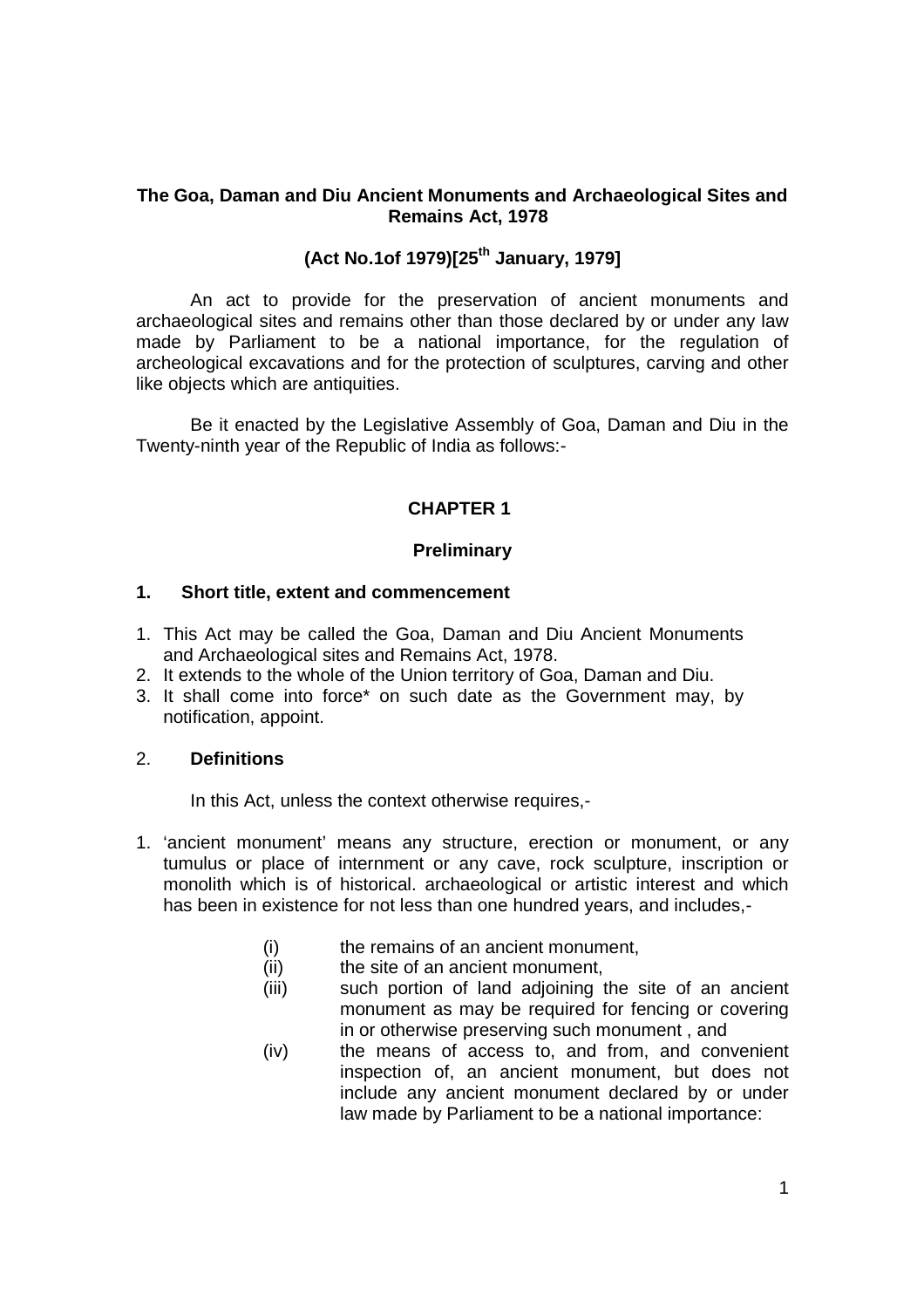- 2. 'antiquity' includes-
	- (i) any coin, sculpture, manuscript, epigraph, or work of art or craftsmanship,
	- (ii) any article, object or thing detached from a building or cave,
	- (iii) any article, object or thing illustrative of science, art, crafts, literature, religion, customs, morals or politics in bygone ages,
	- (iv) any article, object or thing of historical interest, and
	- (v) any article, object or thing declared by the Government, by notification, to be an antiquity for the purposes of this Act,

which has been in existence for not less than one hundred years;

- 3. 'archaeological officer' means an officer of Government appointed for the purpose of exercising the powers conferred on, and performing the functions assigned to, an archaeological officer under this Act, and includes any other officer authorized by the Government to exercise or perform all or any of such powers and functions;
- 4. 'archaeological site and remains', means any area which contains or is reasonably believed to contain ruins or relics of historical or archaeological importance which have been in existence for not less than one hundred years, and includes,-
	- (i) Such portion of land adjoining the area as may be required for fencing, or covering in, or otherwise preserving it, and
	- (ii) the means of access to and from, and convenient inspection of, the area

but does not include any archaeological sites or remains declared by or under law made by Parliament to be of national importance;

- 5. 'Director' means the Director of Archives and Archaeology (Museum) appointed by the Government and includes any officer authorized by the Government to exercise the powers and perform the functions of the Director under this Act;
- 6. 'Government' means the Government of the Union territory of Goa, Daman and Diu;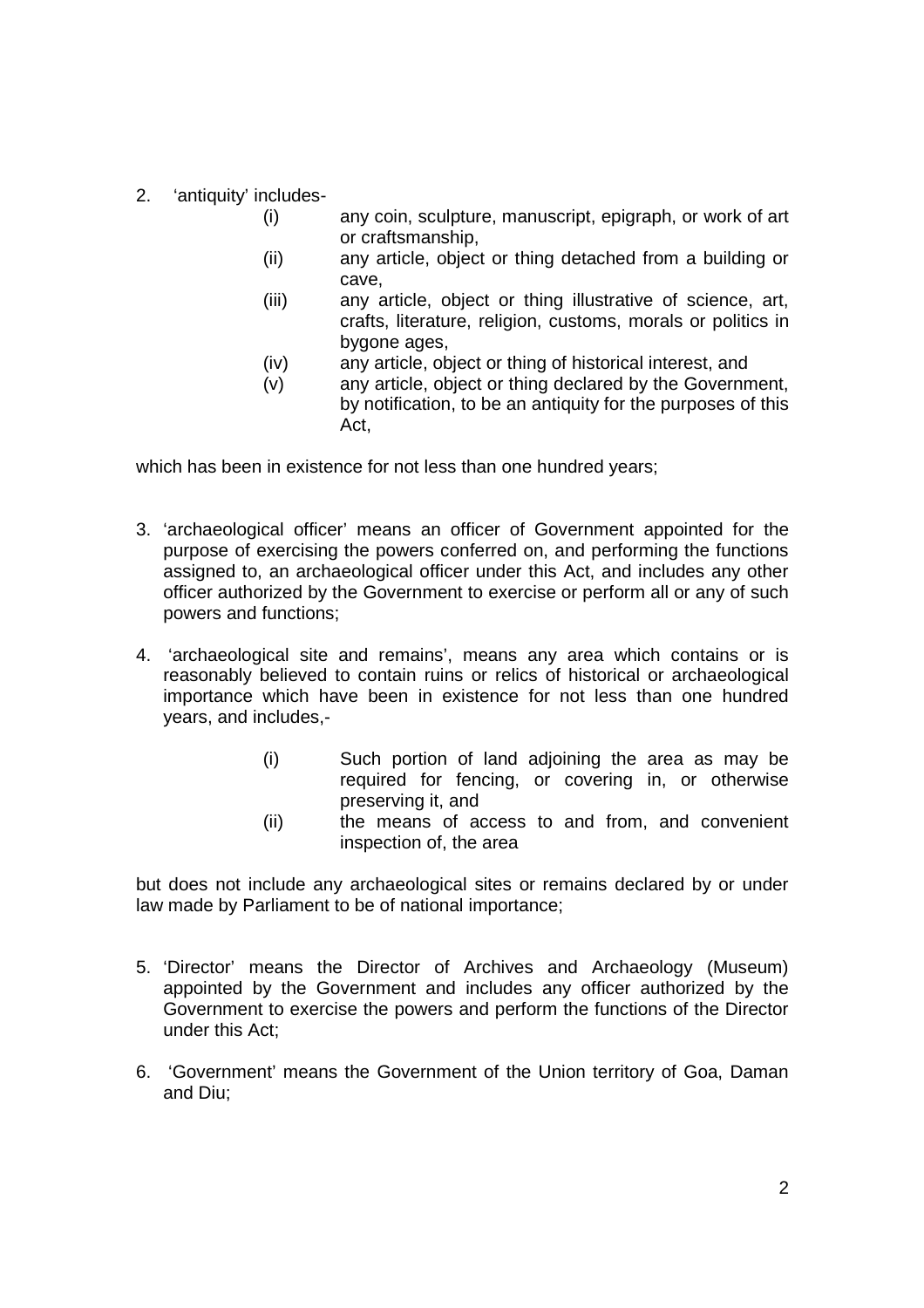- 7. 'maintain' with its grammatical variations and cognate expressions includes the fencing, covering in, repairing, restoring and cleaning of a protected monument, and the doing of any act which may be necessary for the purpose of preserving a protected monument or for securing convenient access thereto;
- 8. 'notification' means a notification in the Official Gazette;
- 9. 'owner' includes,-
	- (i) a joint owner, invested with powers of management on behalf of himself and other joint owners, and the successor in title of any such owner, and
	- (ii) any manager or trustee exercising powers of management and the successor-in-office of any such manager or trustee.
- 10. 'prescribed' means prescribed by rules made under this Act;
- 11. 'protected area' means any archaeological site and remains which is declared to be a protected area by or under this Act;
- 12. 'protected monument' means an ancient monument which is declared to be a protected monument by or under this Act,

# **CHAPTER II**

# **Protection of Ancient Monuments and Archeological Sites and Remains**

#### **3. Power of Government to declare certain monuments, etc. to be protected monuments or areas**

- 1. Where the Government is of opinion that any ancient monument or archaeological site and remains, which has not been declared by or under law made by Parliament to be of national importance, requires protection under this Act, it may, by notification, give two months' notice of its intention to declare such ancient monument or archaeological site and remains to be protected monument or a protected area, as the case may be, and a copy of every such notification shall be affixed in a conspicuous place near the monument or the site and remains, as the case may be.
- 2. Any person interested in any such ancient and historical monument or archeological site and remains may, within two months after the issue of the notification under sub-section (1), object to the declaration of the monument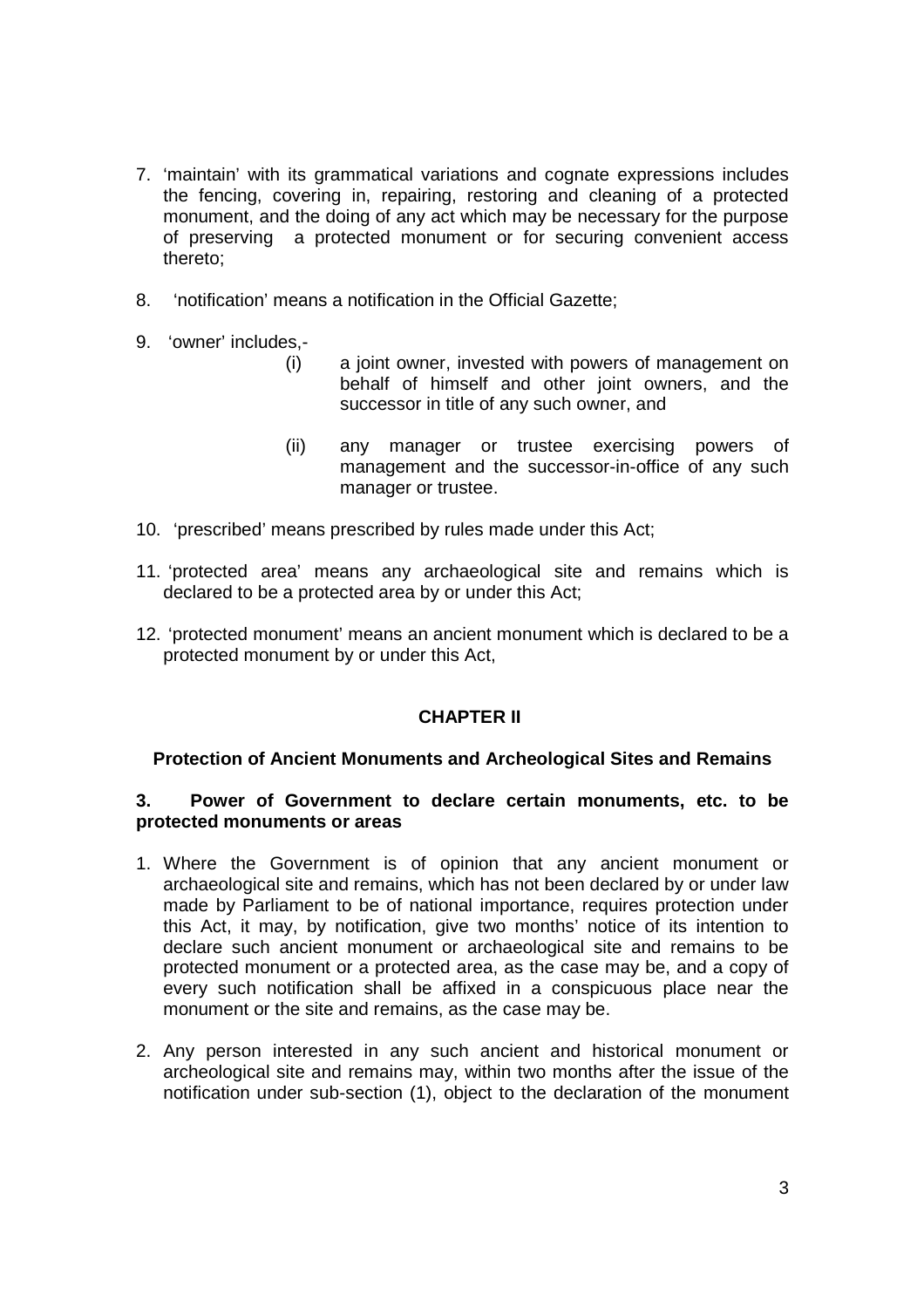or the archaeological site and remains to be a protected monument or a protected area.

- 3. On the expiry of the said period of two months the Government may , after considering the objections, if any, received by it, declare, by notification, the ancient monument or the archaeological site and remains, as the case may be , to be a protected monument or a protected area.
- 4. A notification published under sub-section (3) shall, unless and until it is withdrawn, be conclusive evidence of the fact that the ancient monument or the archaeological site and remains, to which it relates, is a protected monument or a protected area for the purposes of this Act.

# **CHAPTER III**

## **Protected Monuments**

## **4. Acquisition of rights in a protected monument**.

- 1. The Director may, with the sanction of the Government, purchase or take a lease of, or accept a gift or bequest of, any protected monument.
- 2. Where a protected monument is without an owner, the Director may, by notification, assume the guardianship thereof.
- 3. The owner of any protected monument may, by written instrument, constitute the Director the guardian of the monument, and the Director may, with the sanction of the Government, accept such guardianship.
- 4. When the Director has accepted the guardianship of a monument under subsection (3) the owner shall, except as expressly provided in this Act, have the same estate, right, title and interest in and to the monument as if the Director had not been constituted a guardian thereof; and the provisions of this Act relating to agreements executed under section 5 shall apply to the written instrument executed under sub-section (3).
- 5. Nothing in this section shall affect the use of any protected monument for customary religious observances.

#### **5. Preservation of protected monument by agreement**

1. The Director, when so directed by the Government shall propose to the owner of a protected monument to enter into an agreement with the Government within a specified period for the maintenance of the monument.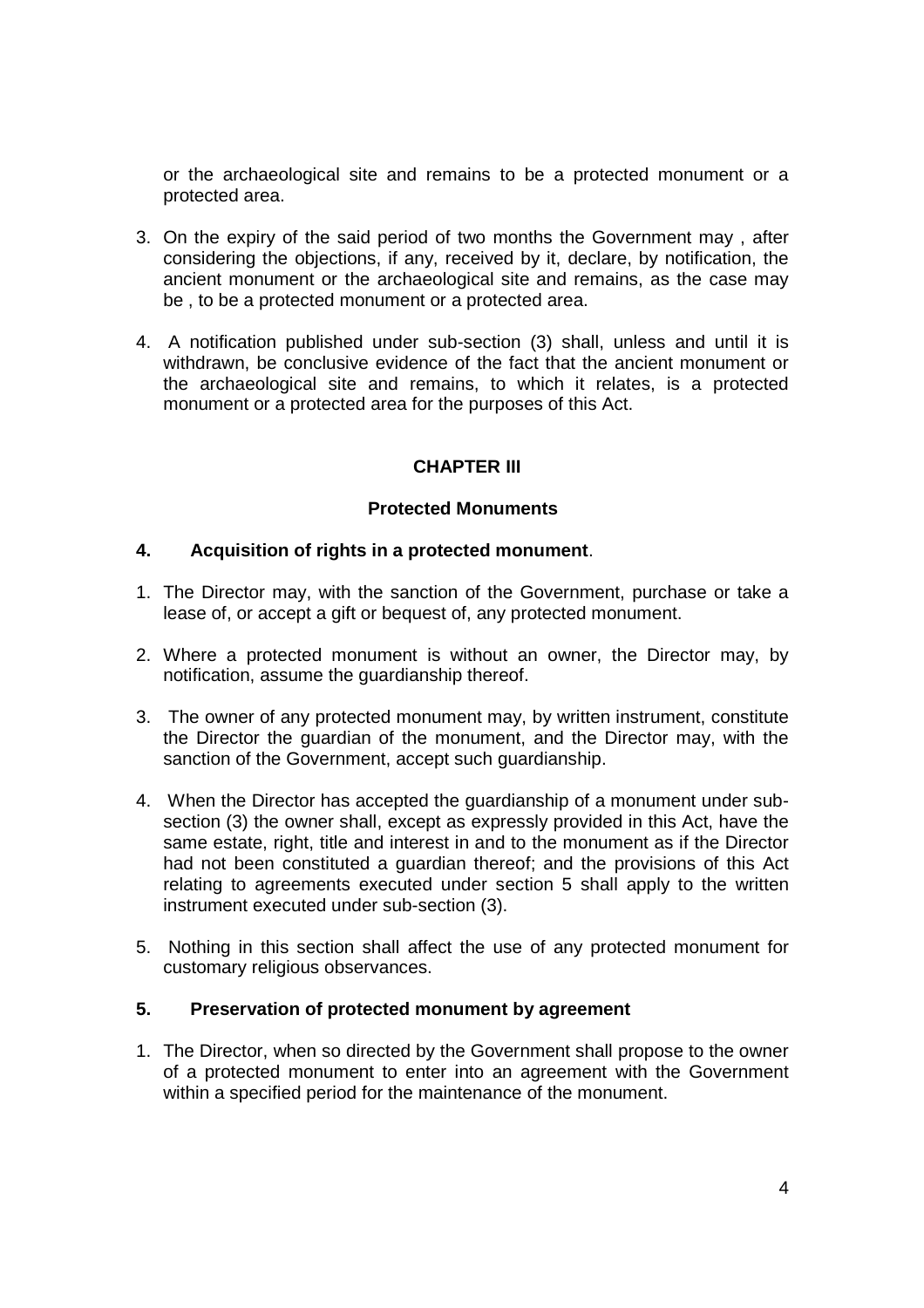- 2. Any agreement made under this section may provide for all or any of the following matters, namely:-
	- (i) the maintenance of the monument;
	- (ii) the custody of the monument and the duties of any person who may be employed to watch it;
	- (iii) the restriction of the owner's right-
		- (i) to use the monument for any other purpose,
		- (ii) to charge any fee for entry into, or inspection of the monument,
		- (iii) to destroy, remove, alter or deface the monument, or
		- (iv) to build on or near the site of the monument;
	- (iv) The facilities of access to be permitted to the public or any section thereof or to archaeological officers or to persons deputed by the Government to inspect or maintain the monuments;
	- (v) the notice to be given to the Government in case the land on which the monument is situated or any adjoining land is offered for sale by the owner, and the right to be reserved to the Government to purchase such land, or any specified portion of such land, at its face value;
	- (vi) the payment of any expenses incurred by the owner or by the Government in connection with the maintenance of the monument;
	- (vii)the proprietary or other rights which are to vest in the Government in respect of the monument when any expenses are incurred by the Government in connection with the maintenance of the monument;
	- (viii) the appointment of an authority to decide any dispute arising out of the agreement; and
	- (ix) any matter connected with the maintenance of the monument which is a proper subject of agreement between the owner and the Government.
- 3. The Government or the owner may, at any time after the expiry of three years from the date of execution of any agreement under this section, terminate it on giving six months' notice in writing to the other party:

Provided that where the agreement is terminated by the owner, he shall pay to the Government the expenses if any, incurred by it on the maintenance of the monument during the five years immediately preceding the termination of the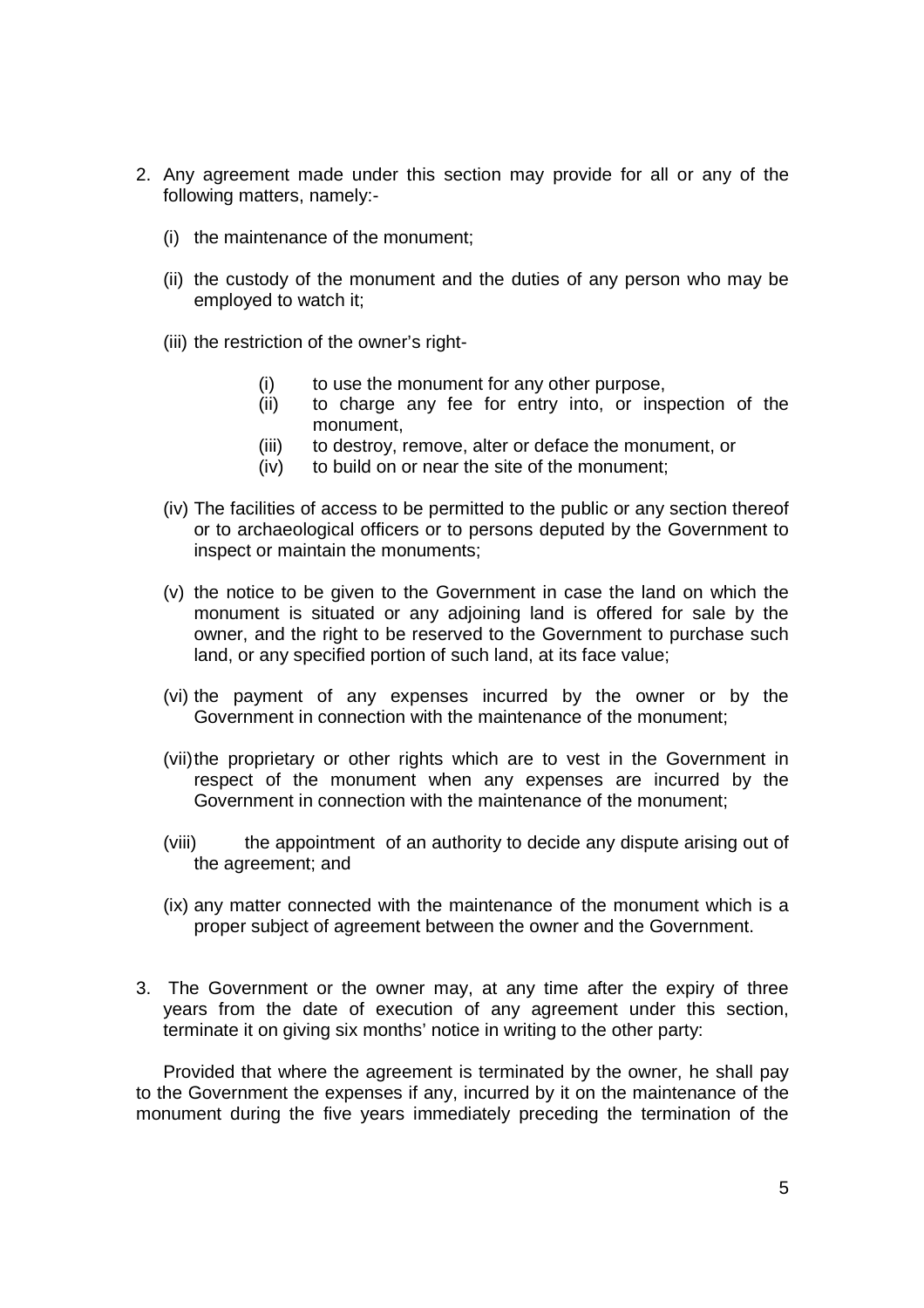agreement or, if the agreement has been in force for a shorter period, during the period the agreement was in force.

4. An agreement under this section shall be binding on any person claiming to be the owner of the monument to which it relates from, through or under a party by whom or on whose behalf the agreement was executed.

## **6. Person competent to exercise powers of owner under section 5 in respect of a protected monument, when owner is under disability or when it is a village property.**

- 1. If the owner of a protected monument is unable, by reason of minority or other disability, to act for himself, the person legally competent to act on his behalf may exercise the powers conferred upon the owner by section 5.
- 2. Where a protected monument is a village property,-
	- (a) if such property vests in the Panchayat for the village, the Panchayat; or
	- (b) if such property does not vest in the Panchayat for the village, any village officer exercising the powers of management over such property,

may exercise the powers conferred upon an owner by section 5.

3. Nothing in this section shall be deemed to empower any person, not being of same religion as the person on whose behalf he is acting, to make or execute an agreement relating to a protected monument which or any art of which, is periodically used for the religious worship or observances of that religion.

# **7. Application of endowment to repair a protected monument**

- 1. If any owner or other person competent to enter into an agreement under section 5 for the maintenance of a protected monument refuses or fails to enter into such an agreement and if any endowment has been created for the purpose of keeping such monument in repair, the Government may institute a suit in the court of the District Judge or, if the estimated cost of repairing the monument does not exceed one thousand rupees, may make an application to the District Judge, for the proper application of such endowment or part thereof.
- 2. On the hearing of an application under sub-section (1) The District Judge may, summon and examine the owner and any person whose evidence appears to him necessary and may pass an order for the proper application of the endowment or any part thereof, and any such order may be executed as if it were a decree of a civil court.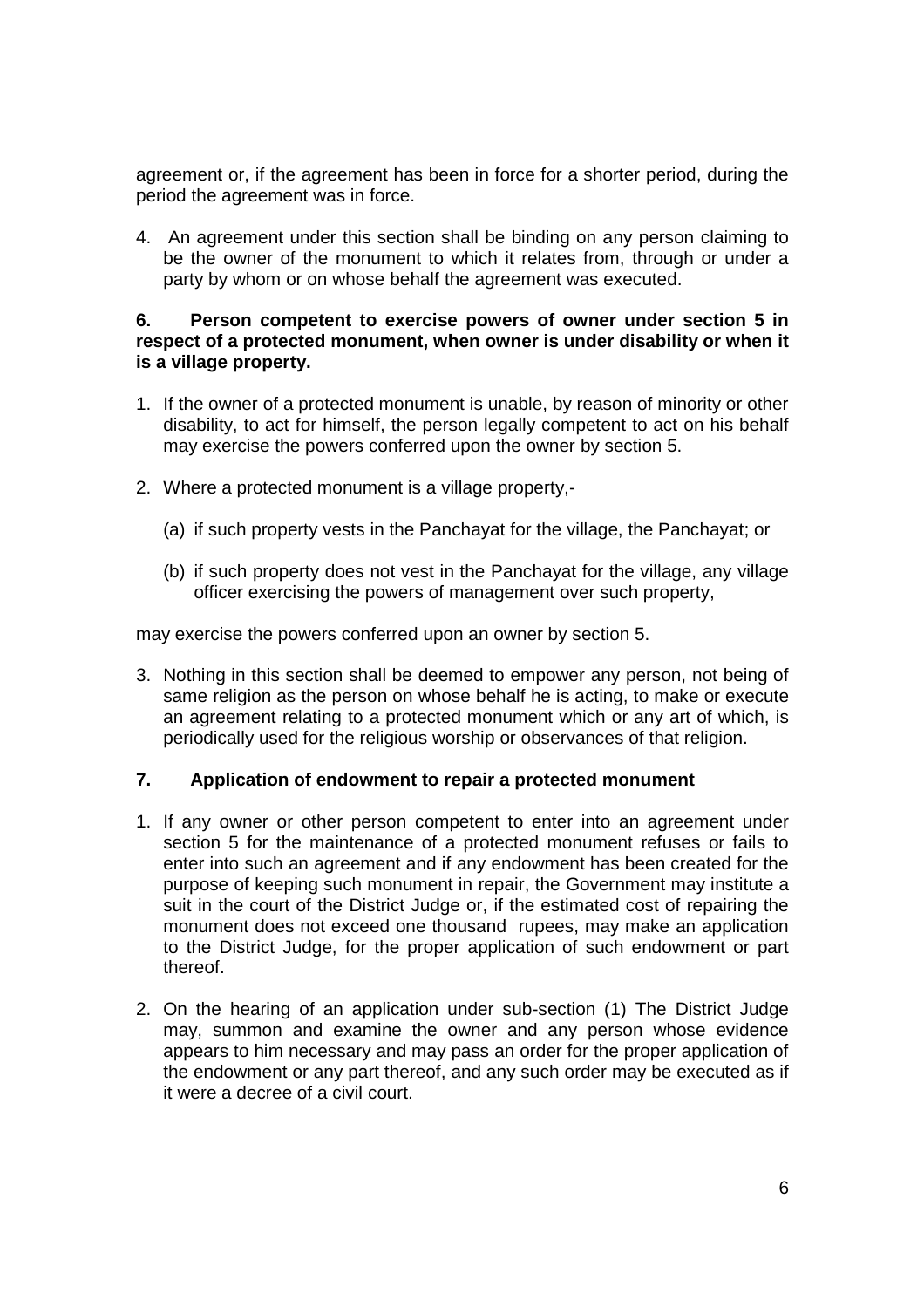## **8. Failure or refusal to enter into an agreement**

- 1. If any owner or other person competent to enter into an agreement under section 5 for the maintenance of a protected monument, refuses or fails to enter into such an agreement, the Government may make an order providing for all or any of the matters specified in sub-section (2) of section 5 and such order shall be binding on the owner or such other person and on every person claiming title to the monument from, through or under, the owner or such other person.
- 2. Where an order made under sub-section (1) provides that the monument shall be maintained by the owner or other person competent to enter into an agreement, all reasonable expenses for the maintenance of the monument shall be payable by the Government.
- 3. No order under sub-section (1) shall be made unless the owner or other person has been given an opportunity of making a representation in writing against the proposed order,

#### **9. Power to make order prohibiting contravention of agreement under section 5**

1. If the Director apprehends that the owner or occupier of a protected monument intends to destroy, remove, alter, deface, imperil or misuse the monument or to build on or near the site thereof in contravention of the terms of an agreement executed under of the terms of an agreement executed under section 5, the Director may, after giving the owner or occupier an opportunity of making a representation in writing, make an order prohibiting any such contravention of the agreement:

Provided that no such opportunity may be given in any case where the Director, for reasons to be recorded, is satisfied that it is not expedient or practicable to do so.

2. Any person aggrieved by an order made under sub-section (1) may appeal to the Government within such time and in such manner as may be prescribed and the decision of the Government shall be final.

#### **10. Enforcement of agreement**

1. If an owner or other person who is bound to maintain a monument by an agreement executed under section 5 refuses or fails, within such reasonable time as the Director may fix , to do any act which in the opinion of the Director is necessary for the maintenance of the monument the Director may authorize any person to do any such act, and the owner or other person shall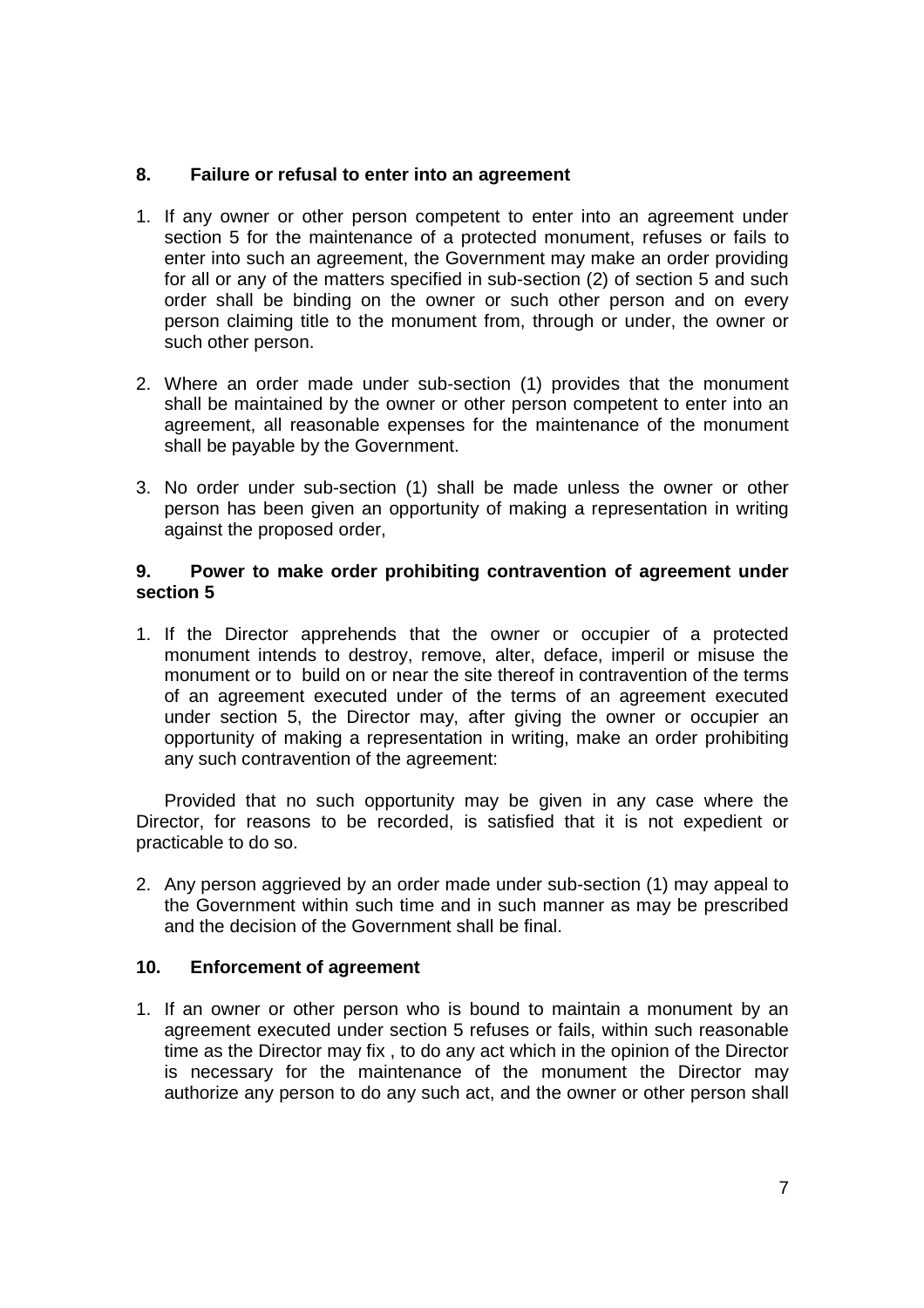be liable to pay the expenses of doing any such act or such portion of the expenses as the owner may be liable to pay under the agreement.

2. If any dispute arises regarding the amount of expenses payable by the owner or other person under sub-section (1), it shall be referred to the Government whose decision on such reference shall be final.

#### **11. Purchasers at certain sales and persons claiming through owner bound by instrument or agreement executed by owner**

Every person who purchases at a sale for arrears of land revenue or any other public demand, any land on which is situated a monument in relation to the guardianship of which an instrument has been executed by the owner for the time being under sub-section (3) of section 4 or in relation to the maintenance of which any agreement has been entered into by such owner under section 5 and every person claiming any title to the monument from, through or under an owner who executed such instrument or entered into such agreement shall be bound by such instrument or agreement, as the case may be.

## **12. Acquisition of protected monument**

If the Government apprehends that a protected monument is in danger of being destroyed, injured, misused or allowed to fall into decay, it may acquire the protected monument under the provisions of the Land Acquisition Act, 1894 (Central Act 1 of 1894), as if the maintenance of the protected monument were a public purpose within the meaning of that Act.

#### **13. Maintenance of certain protected monuments**

- 1. The Government shall maintain every monument which has been acquired under section 12 or which has been purchased, taken on lease or accepted as a gift or bequest under sub-section (1) of section 4.
- 2. When the Director has assumed the guardianship of a monument under section 4, he shall, for the purpose of maintaining such monument, have access to the monument at all reasonable times, by himself or by his agent, subordinates and workmen, for the purpose of inspecting the monument or for the purpose of bringing such materials and doing such acts as he may consider necessary or desirable for the maintenance thereof.

#### **14. Voluntary contributions**

The Director may receive voluntary contribution towards the cost of maintaining a protected monument and may give such general or special directions as he considers necessary for the management and applications of the contributions so received by him: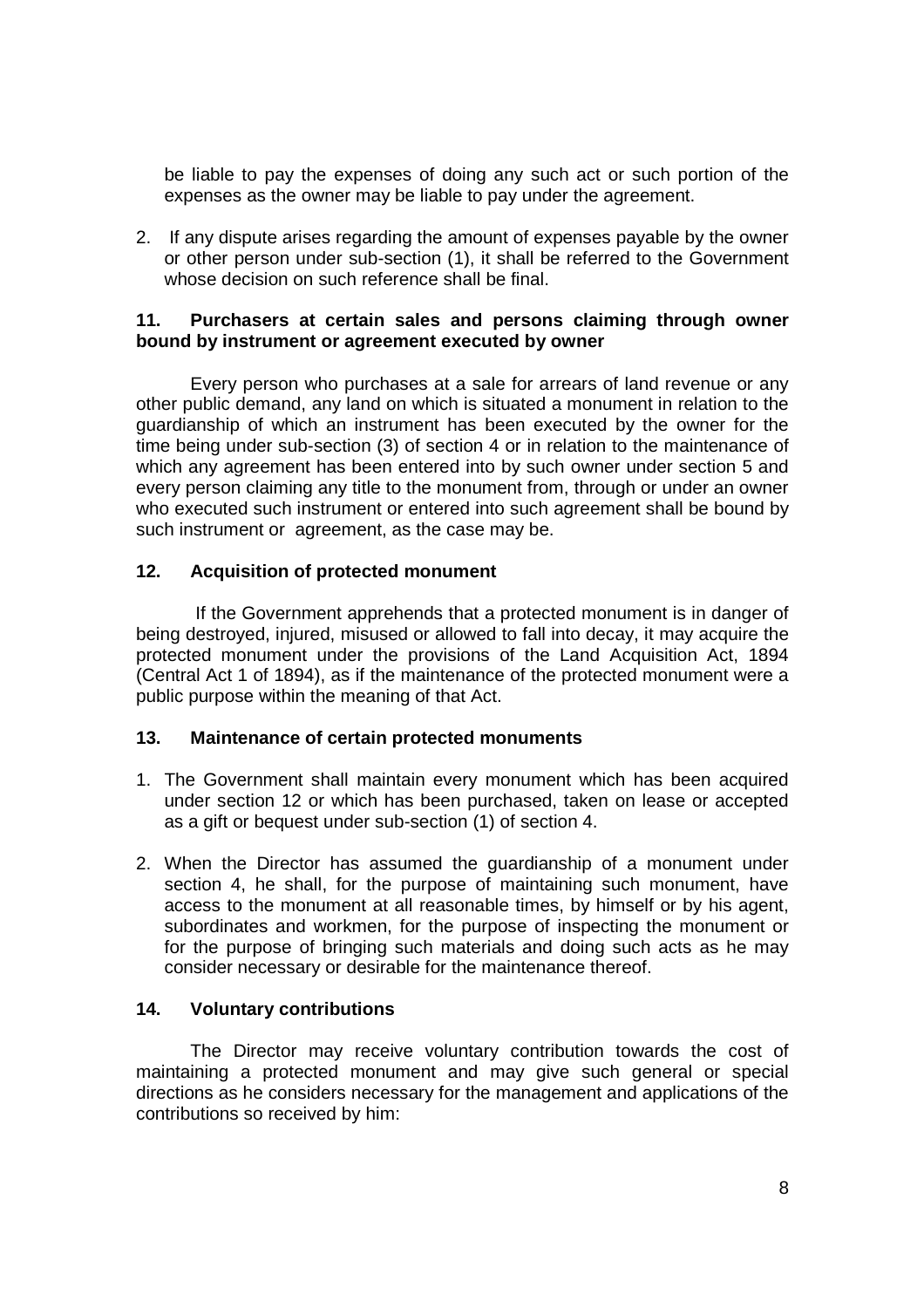# **15. Protection of place of worship from misuse, pollution or desecration**

- 1. A protected monument maintained by the Government under this Act which is a place of worship or shrine shall not be used for any purpose inconsistent with its character.
- 2. Where the Government has acquired a protected monument under section 12 or where the Director has purchased or taken a lease or accepted a gift or bequest or assumed guardianship, of a protected monument under section 4, and, such monument or any part thereof is used for religious worship or observances by any community, the Director shall make due provisions for the protection of such a monument or part thereof from pollution or desecration,-

(a) by prohibiting the entry therein, except in accordance with the conditions prescribed with the concurrence of the person, if any, in religious charge of the said monument or part thereof, of any person who is not entitled to enter the said monument, by the religious usages of the community by which the monument or part thereof is used, or

(b) by taking such other action as he may think necessary in this behalf.

# **16. Relinquishment of Government rights in a monument**

With the sanction of the Government, the Director may,-

(a) where rights have been acquired by the Director in respect of any monument under this Act by virtue of any sale, lease, gift or will relinquish by notification the rights so acquired to the person who would for the time being be owner of the monument if such rights had not been so acquired; or

(b) relinquish any guardianship of a monument which he has assumed under this Act.

# **17. Right of access to protected monument**

Subject to any rules made under this Act, The public shall have a right of access to any protected monument.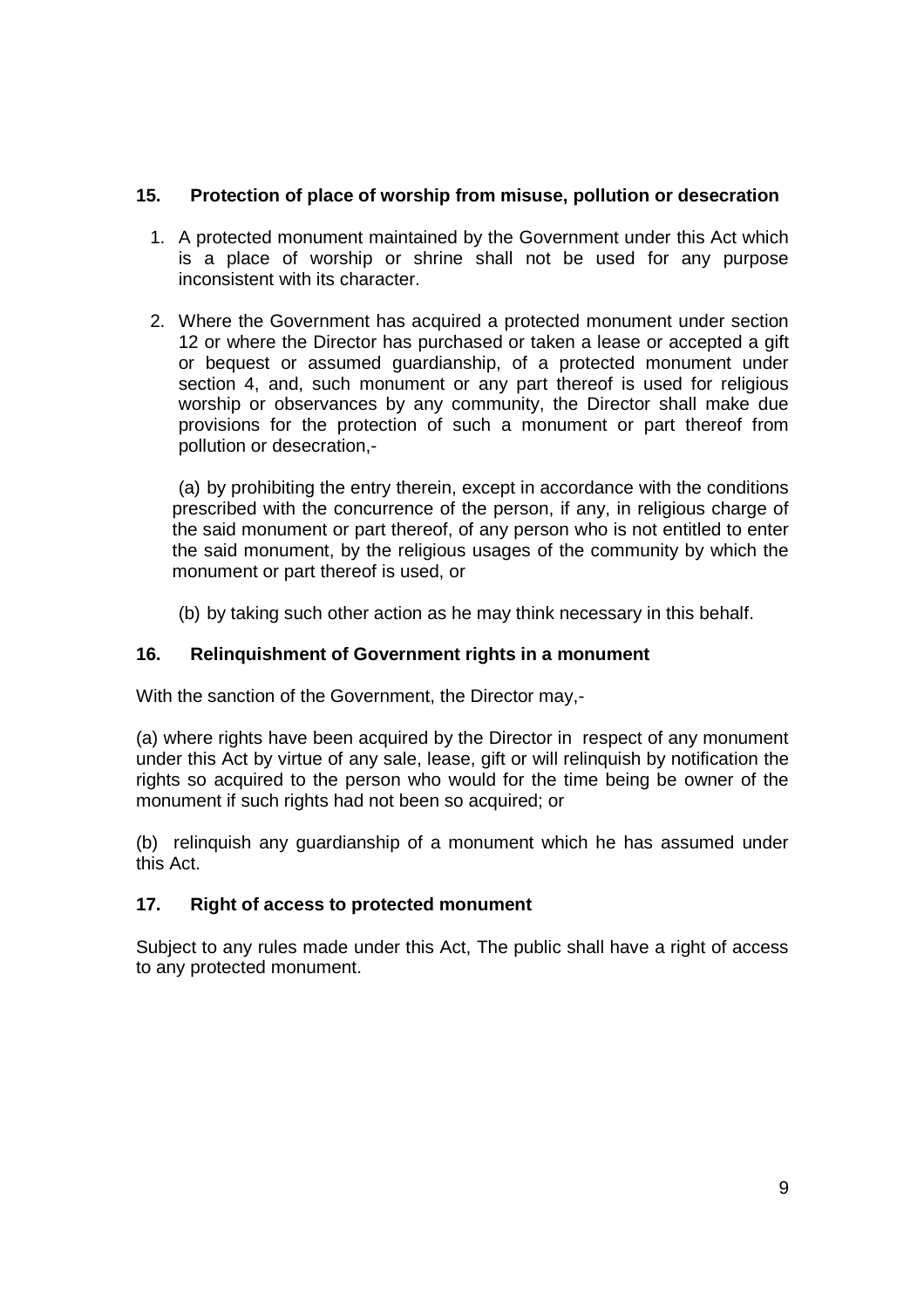# **CHAPTER IV**

# **Protected Areas**

## **18. Restriction on enjoyment of property rights in protected areas**

1. No person, including the owner or occupier of a protected area, shall construct any building within the protected area or carry on any mining, quarrying, excavating lasting or any operation or a like nature in such area or utilize such area or any part thereof in any other manner without the permission of the Government:

Provided that nothing in this sub-section shall be deemed to prohibit the use of any such area or part thereof for purposes of cultivation if such cultivation does not involve the digging of not more than one foot of soil form the surface.

2. The Government may, by order, direct that any building constructed by the person within a protected area in contravention of the provisions of subsection (1) shall be removed within a specified period and if the person refuses or fails to comply with the order, the Director may cause the building to be removed and the person shall be liable to pay the cost of such removal.

#### **19. Power to acquire protected areas**

If the Government is of opinion that any protected area contains any ancient monument or antiquity of any interest and value to the public, it may acquire such area under the provisions of the Land Acquisition Act, 1894 (central Act 1 of 1894), as if the acquisition were for a public purpose within the meaning of the Act.

# **CHAPTER V**

#### **Archaeological Excavations**

#### **20. Excavations in protected areas**

Subject to the provisions of section 24 of the Ancient Monuments and Archaeological Sites and Remains Act, 1958 (central Act 24 of 1958) an archaeological officer or an officer authorized by him in this behalf or any person holding a licence granted in this behalf under this Act (hereinafter referred to as the licensee) may, after giving notice in writing to the Director and the owner, enter upon and make excavations in any protected area.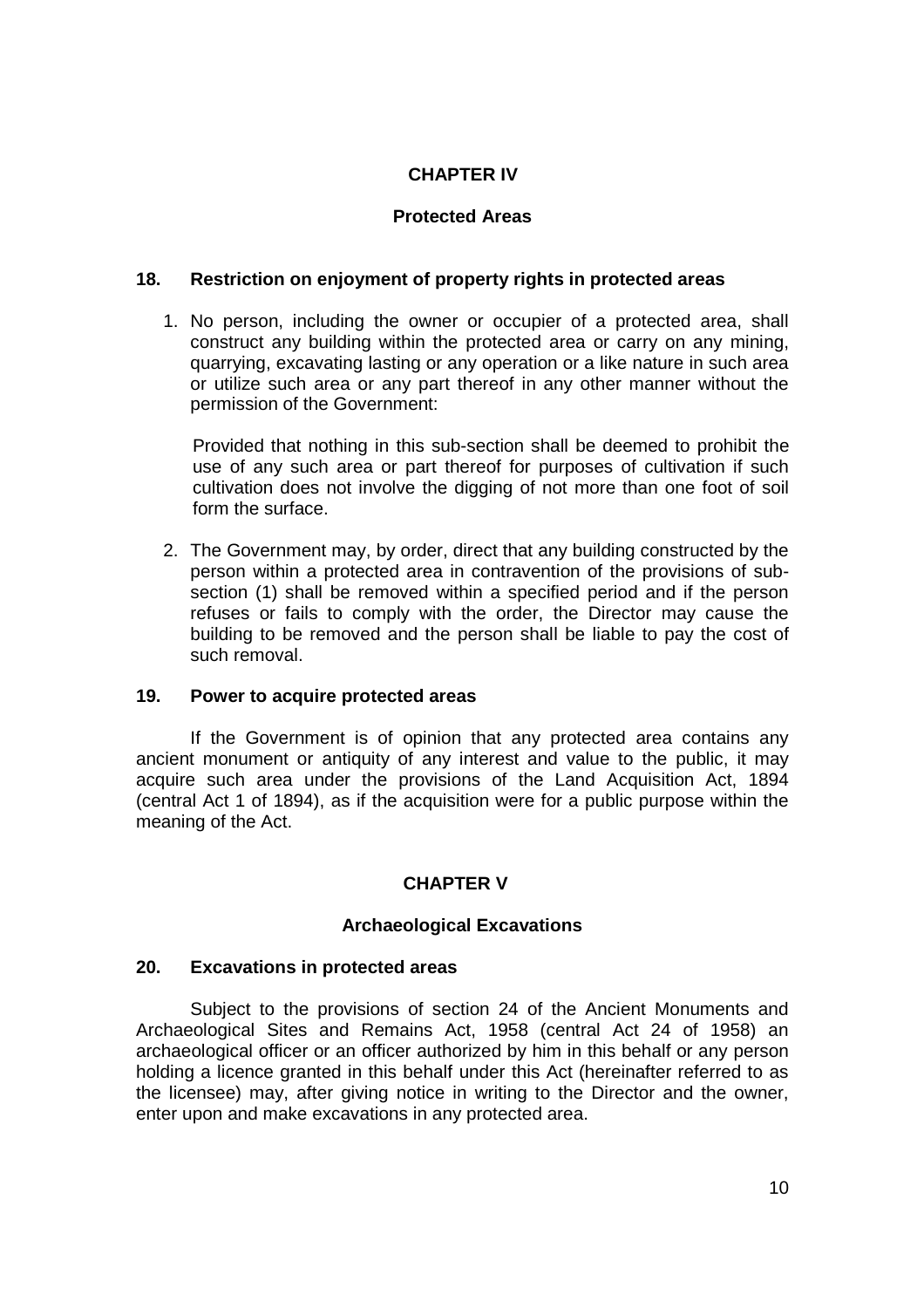# **21. Excavations in area other than protected areas**

subject to the provisions of section 22 and section 24 of the Ancient Monuments and Archaeological Sites and Remains Act, 1958 (Central Act 24 of 1958), where an archaeological officer has reason to believe that any area, not being a protected area, contains ruins or relics of historical or archaeological importance he or an officer authorized by him in this behalf may, after giving notice in writing to the Director and the owner, enter upon and make excavations in the area.

## **22. Compulsory acquisition of antiquities, etc. discovered during excavation operations**

- 1. Where as a result of any excavations made in any area under section 20 or section 21 any antiquities are discovered, the archaeological officer or the licensee, as the case may be shall,-
- (a) as soon as practicable examine such antiquities and submit a report to the Government in such manner and containing such particulars as may be prescribed;
- (b) at the conclusion of the excavation operations, give notice in writing to the owner of the land from which such antiquities have been discovered as to the nature of such antiquities
- 2. Until an order for the compulsory acquisition of any such antiquities is made under sub-section (3), the archaeological officer, the officer authorized by him or the licensee, as the case may be, shall keep them in such safe custody as he may deem fit.
- 3. On receipt of report under sub-section (1), the Government may make an order for the compulsory acquisition of any such antiquities at their market value.
- 4. Where an order for the compulsory acquisition of any antiquities is made under sub-section (3), such antiquities shall vest in the Government with effect from the date of the order.

# **23. Excavations, etc. for archaeological purpose**

1. Save as otherwise provided in this Chapter, no archaeological officer or authority shall undertake or authorize any person to undertake any excavation or other like operation for any archaeological purpose in any area which is not protected area except with the previous approval of the Government and in accordance with such rules or directions, if any, as the Government may make or give in the behalf.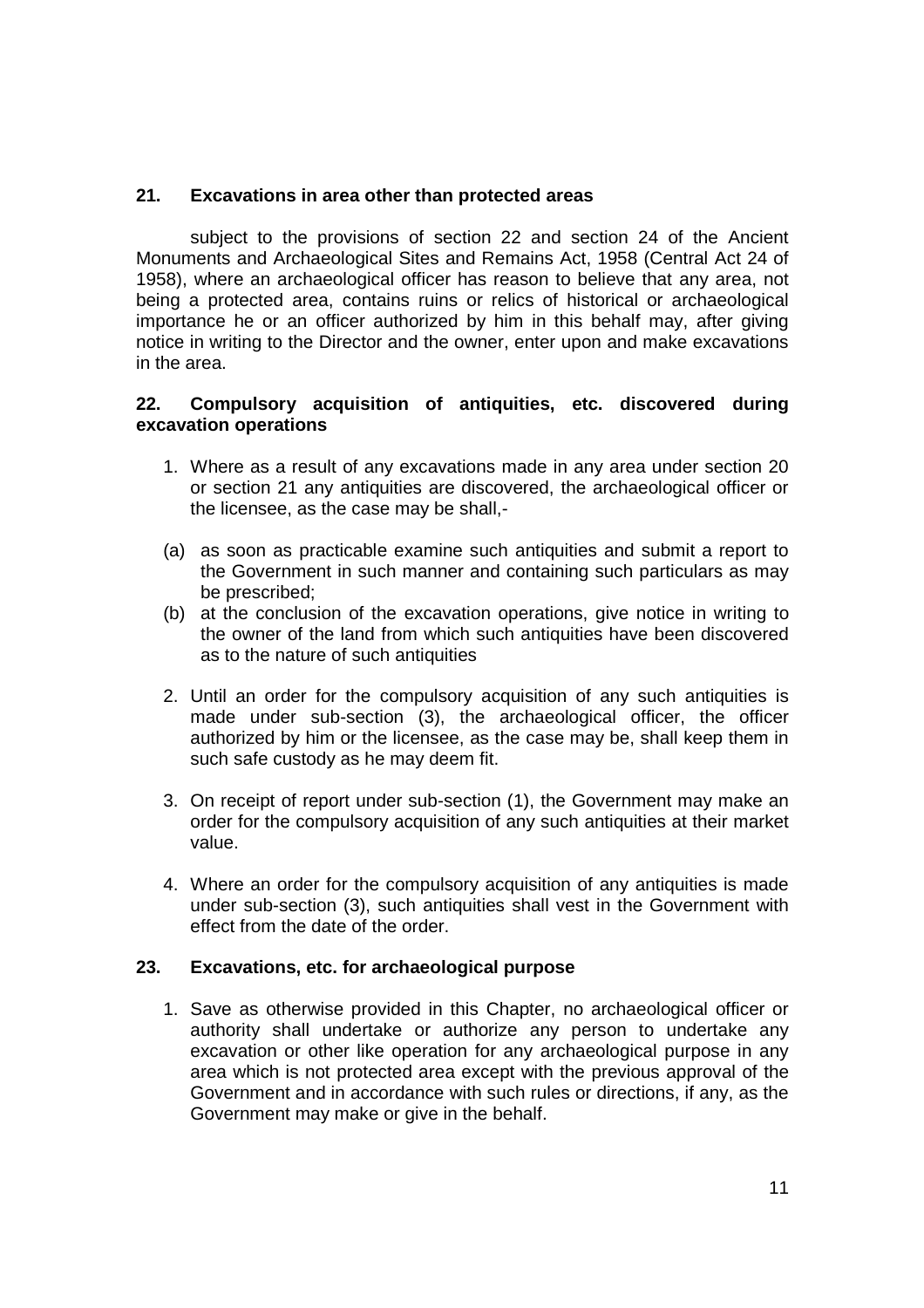2. The Provisions of sub-section (1) shall be subject to the provisions of section 24 of the Ancient Monuments and Archaeological Sites and Remains Act, 1958 (Central Act 24 of 1958).

# **CHAPTER VI**

## **Protection of Antiquities**

## **24. Chapter not to apply in case of certain antiquities or class of antiquities**

The provisions of this Chapter shall not apply in the case of antiquities or class of antiquities in respect of which a notification has been issued by the Central Government under Sub-section (1) of section 25 of the Ancient Monuments and Archaeological Sites and Remains Act, 1958 ( Central Act 24 of 1958).

#### **25. Power of Government to control moving of antiquities**

1. If the Government considers that any antiquities or class of antiquities ought not to be moved from the place where they are, without its sanction, the Government may by notification direct that any such antiquity or any class of such antiquities shall not be moved except with the written permission of the Director:

Provided that no notification under this sub-section shall be made in respect of any antiquity for the compulsory acquisition of which an order has been made by the Central Government under under sub- section (1) of section 19 of the Antiquities and Art Treasures Act, 1972 ( Central Act 52 of 1972 ).

- 2. Every application for permission under sub-section (1) shall be in such form and contain such particulars as may be prescribed.
- 3. Any person aggrieved by an order refusing permission may appeal to the Government whose decision shall be final.

# **26. Purchase of antiquities by Government**

1. If the Government apprehends that any antiquity mentioned in a notification issued under sub-section (1) of section 25 is in danger of being destroyed, removed, injured, misused or allowed to fall into decay or is of opinion that, by reason of its historical or archaeological importance , it is desirable to preserve such antiquity in a public place, the Government may make an order for the compulsory acquisition of such antiquity at its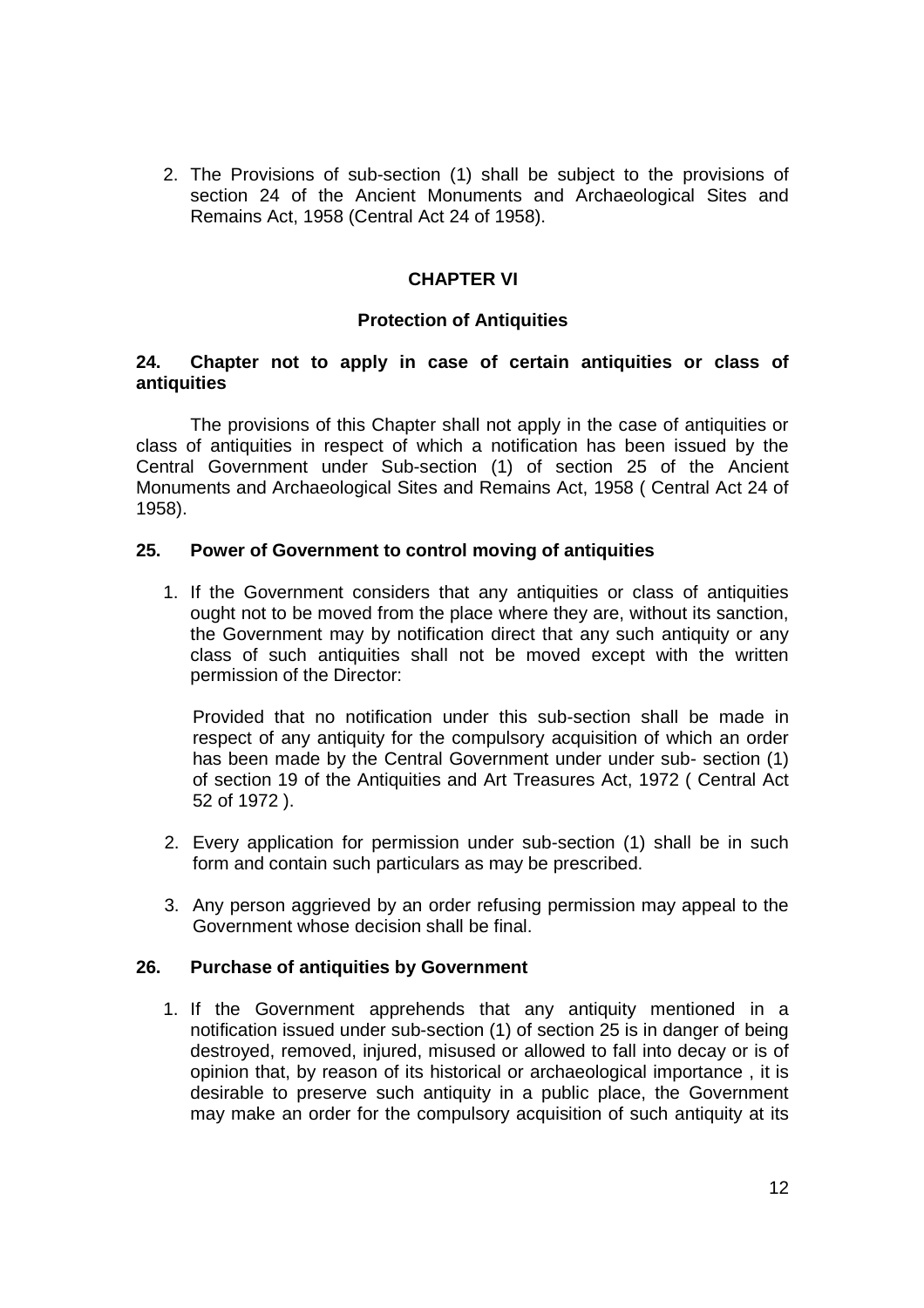market value and the Director shall thereupon give notice to the owner of the antiquity to be acquired.

- 2. Where a notice of compulsory acquisition is issued under sub-section (1) in respect of any antiquity, such antiquity shall vest in the Government with effect from the date of the notice.
- 3. The power of compulsory acquisition given by this section shall not extend to any image or symbol actually used for bonafide religious observances.

## **CHAPTER VII**

#### **Principles of Compensation**

#### **27. Compensation for loss or damage**

Any owner or occupier of land who has sustained any loss or damage or any diminution of profits from the land by reason of any entry on, or excavation in, such land or the exercise of any other power conferred by this Act, shall be paid compensation by the Government for such loss, damage or diminution of profits.

#### **28. Assessment of market value of compensation**

1. The market value of any property which the Government is empowered to acquire at such value under this Act, or the compensation to be paid by the Government in respect of anything done under this Act, shall, where any dispute arises in respect of such market value or compensation, be ascertained in the manner provided in section 3, 5, 8, to 34, 45 to 47, 51 and 52 of the Land Acquisition Act, 1894 (Central Act 1 of 1894), so far as they can be made applicable:

Provided that when making an enquiry under the said Land Acquisition Act, the Collector shall be assisted by two assessors, one of whom shall be a competent person nominated by the Government and one person nominated by the owner, or in case the owner fails to nominate an assessor within such time as may be fixed by the Collector in this behalf, by the Collector.

2. Notwithstanding anything in sub- section (1) or in the Land Acquisition Act, 1894 (Central Act 1 of 1894), in determining the market value of any antiquity in respect of which an order for compulsory acquisition is made under sub-section (3) of section 22 or under Sub-Section (1) of section 26, any increase in the value of the antiquity by reason of its being of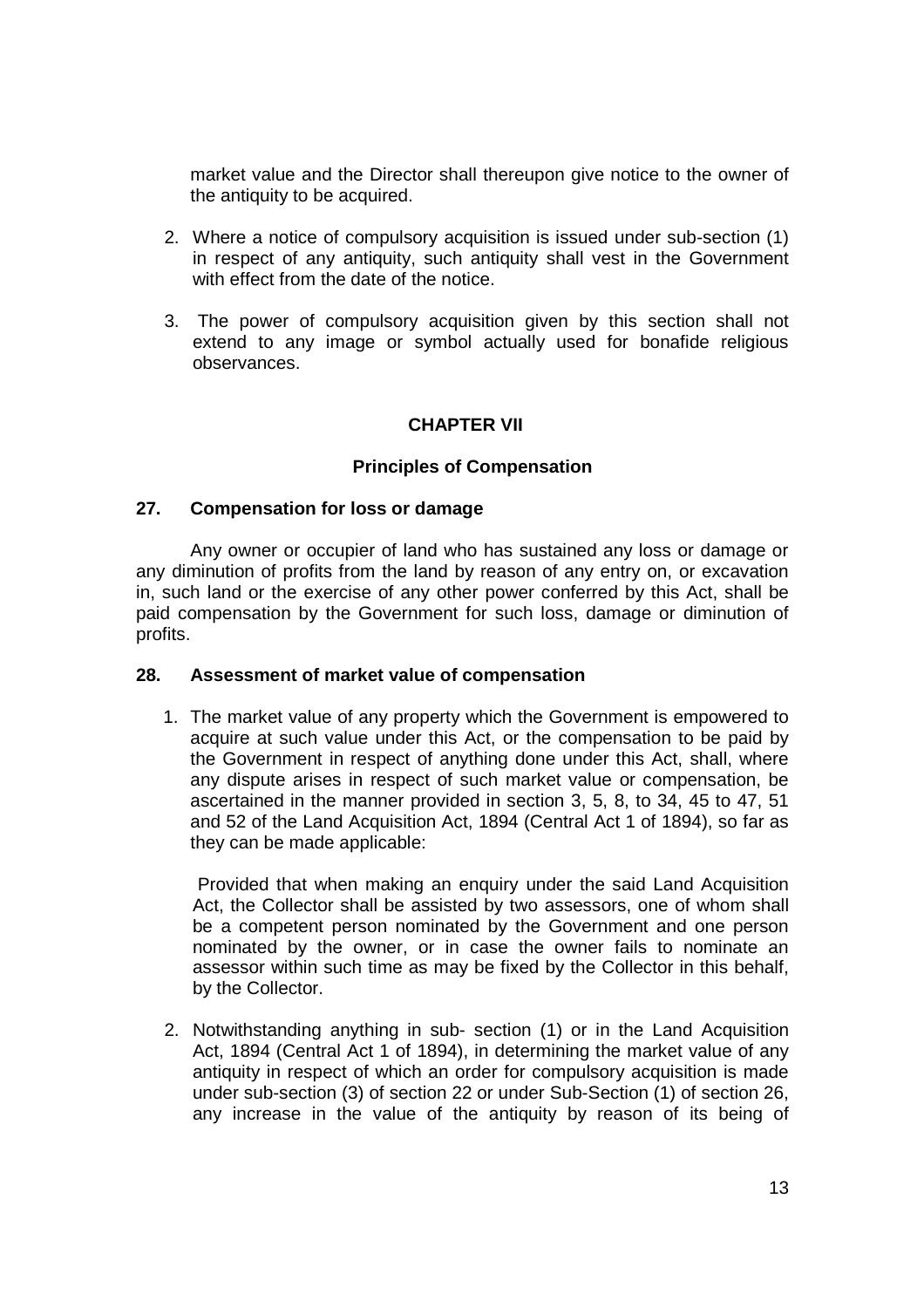historical or archaeological importance shall not be taken into consideration.

## **CHAPTER VIII**

#### **Miscellaneous**

#### **29. Delegation**

The Government may by notification direct that the powers conferred on it by or under this Act, shall, subject to such conditions as may be specified in the direction, be exercisable also by such officer or authority subordinate to the government as may be specified in the direction.

#### **30. Penalties**

- 1. Whoever –
- (i) destroys, removes, injures, alters, defaces, imperils, or misuses a protected monument, or
- (ii) being the owner or occupier of a protected monument, contravenes an order made under sub-section (1) of section 8 or under sub-section (1) of section 9, or
- (iii) removes from a protected monument any sculpture, carving, image, basrelief, inscription or other like object, or
- (iv) does any act in contravention of sub-section (i) of section 18,

shall be punishable with imprisonment which may extend to three months, or with fine which may extend to five thousand rupees, or with both.

2. Any person who moves any antiquity in contravention of a notification issued under sub- section (1) of section 25 shall be punishable with fine which may extend to five thousand rupees, and the and the court convicting a person of such contravention may, by order, direct such person to restore the antiquity to the place from which it was moved.

#### **31. Jurisdiction to try offences**

No Court inferior to that of a Judicial Magistrate of First class shall try any offence under this Act.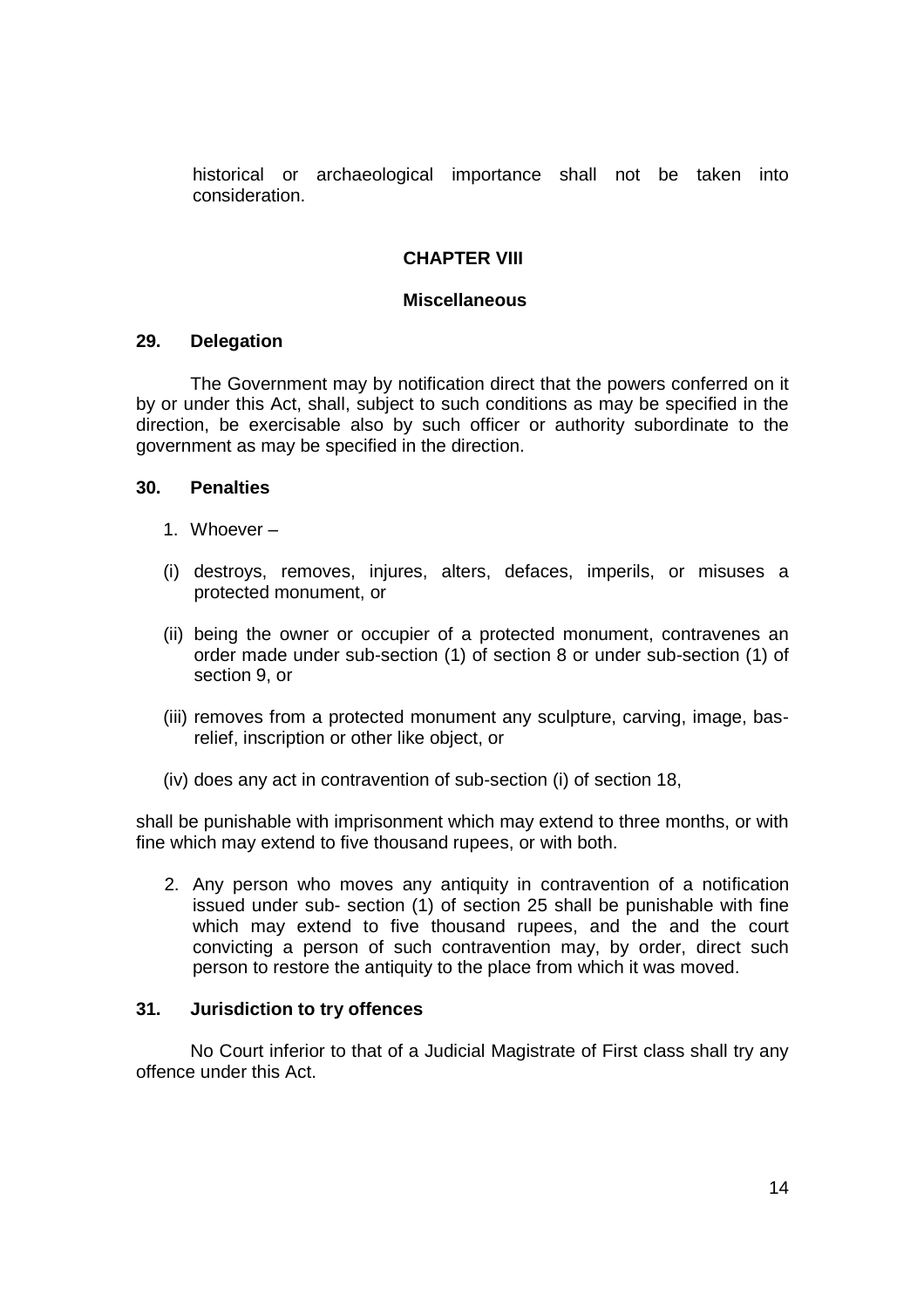# **32. Certain offences to be congnisable**

Notwithstanding anything in the Code of Criminal Procedure, 1973 (Central Act 2 of 1974), an offence under clause (i) or clause (iii) of sub- section (1) of section 30 shall be deemed to be a congnisable offence within the meaning of that Code.

## **33. Recovery of amount due to the Government**

Any amount due to the Government from any person under this Act may, on a certificate by the Director or an archaeological officer authorised by him in this behalf, be recovered in the same manner as an arrear of land revenue.

## **34. Ancient monuments, etc. no longer requiring protection**

If the Government is of opinion that it is no longer necessary to protect any ancient monument or archaeological site and remains under the provisions of this Act, it may by notification declare that the ancient monument or archaeological site and remains, as the case may be, has ceased to be a protected monument or a protected area for the purposes of this Act.

## **35. Power to correct mistakes, etc**

Any clerical mistake, patent error or error arising from accidental slip or omission in the description of any ancient monument or archaeological site and remains declared to be a protected monument or a protected area, by or under this Act , may at any time, be corrected by the Government by notification.

#### **36. Protection of action taken under the Act**

No suit for compensation and no criminal proceeding shall lie against any public servant in respect of any act done or in good faith intended to be done in the exercise of any power conferred by this Act.

#### **37. Power to make rules**

- 1. The Government may, by notification and subject to the condition of previous publication, make rules to carry out the purposes of this Act.
- 2. In particular, and without prejudices to the generality of the foregoing power, such rules may provide for all or any of the following matters, namely:-
	- (a) the prohibition or regulation by licensing or otherwise of mining, quarrying, excavating, blasting or any operation of a like nature, near a protected monument or the construction of buildings on a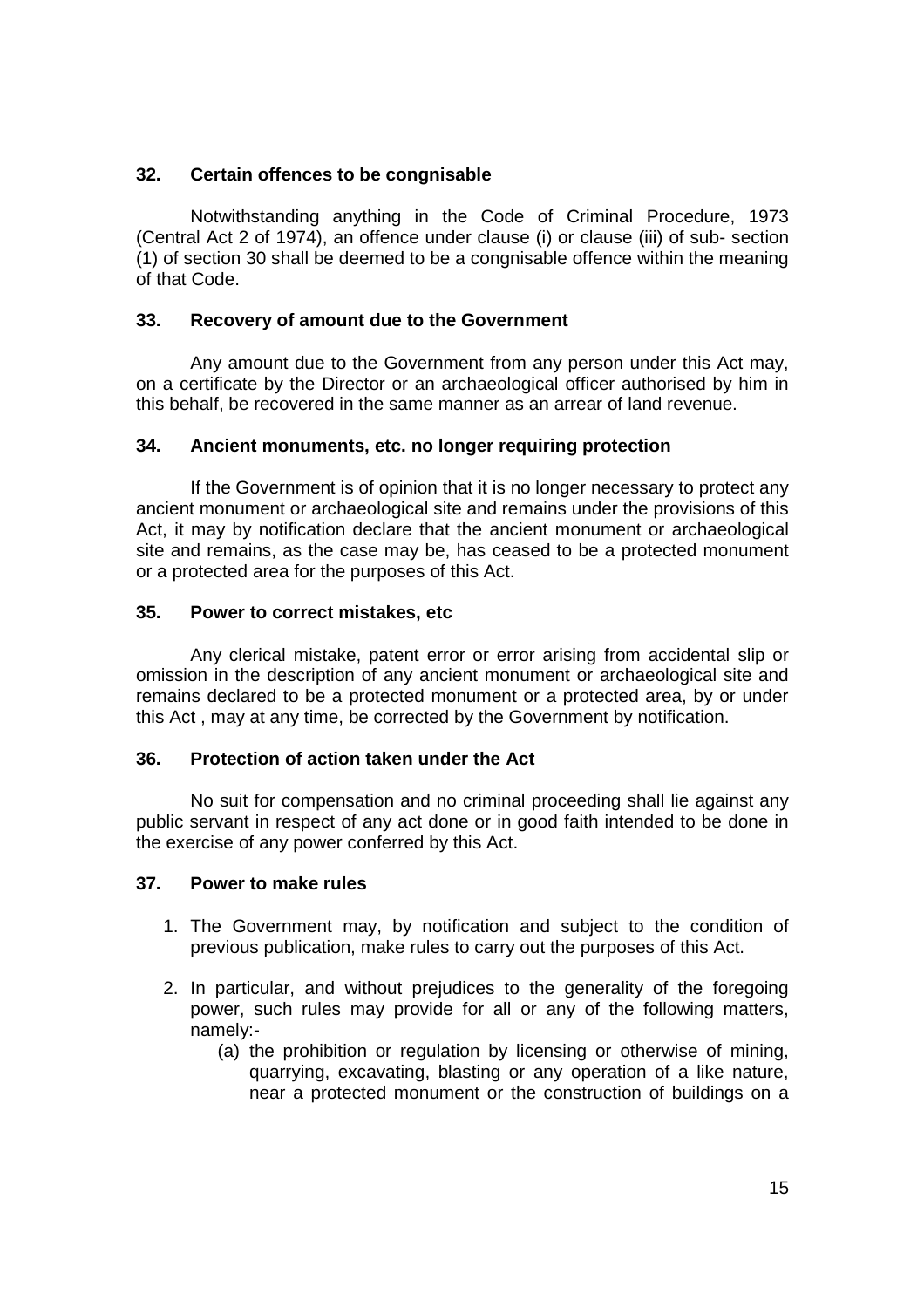land adjoining such monument and the removal of unauthorized buildings;

- (b) the grant of licences and permission to make excavations for archaeological purposes in protected areas, the authorities by whom, and the restrictions and conditions subject to which such licences may be granted, the taking of securities from licensees and the fees that may be charged for such licences;
- (c) the right of access of the public to a protected monument and the fee, if any, to be charged therefore;
- (d) the form in which application for permission under section 18 or section 25 may be made and the particulars which they shall contain;
- (e) the form and contents of the report of an archaeological officer, officer authorised by him or a licensee under clause (a) of subsection (1) of section 22;
- (f) the form and manner of preferring appeals under this Act, the fees to be paid therefore and the time within which they may be preferred;
- (g) the manner of service of any order or notice under this Act;
- (h) the manner in which excavations and other like operations for archaeological purposes may be carried on;
- (i) any other matter which is to be or may be prescribed.
- 3. Any rule made under this section may provide that a breach thereof shall be punishable,-
	- (i) in the case of a rule made with reference to clause (a ) of subsection(2) with imprisonment which may extend to three months or with fine which may extend to fine thousand rupees, or with both;
	- (ii) in the case of a rule made with reference to clause (b) of sub section (2), with fine which may extend to five thousand rupees.
	- (iii) In the case of a rule made with reference to clause (c) of subsection (2), with fine which may extend to five thousand rupees.
- 4. Every rule made under this section shall be laid as soon as may be after it is made before the Legislative Assembly of Goa, Daman and Diu, while it